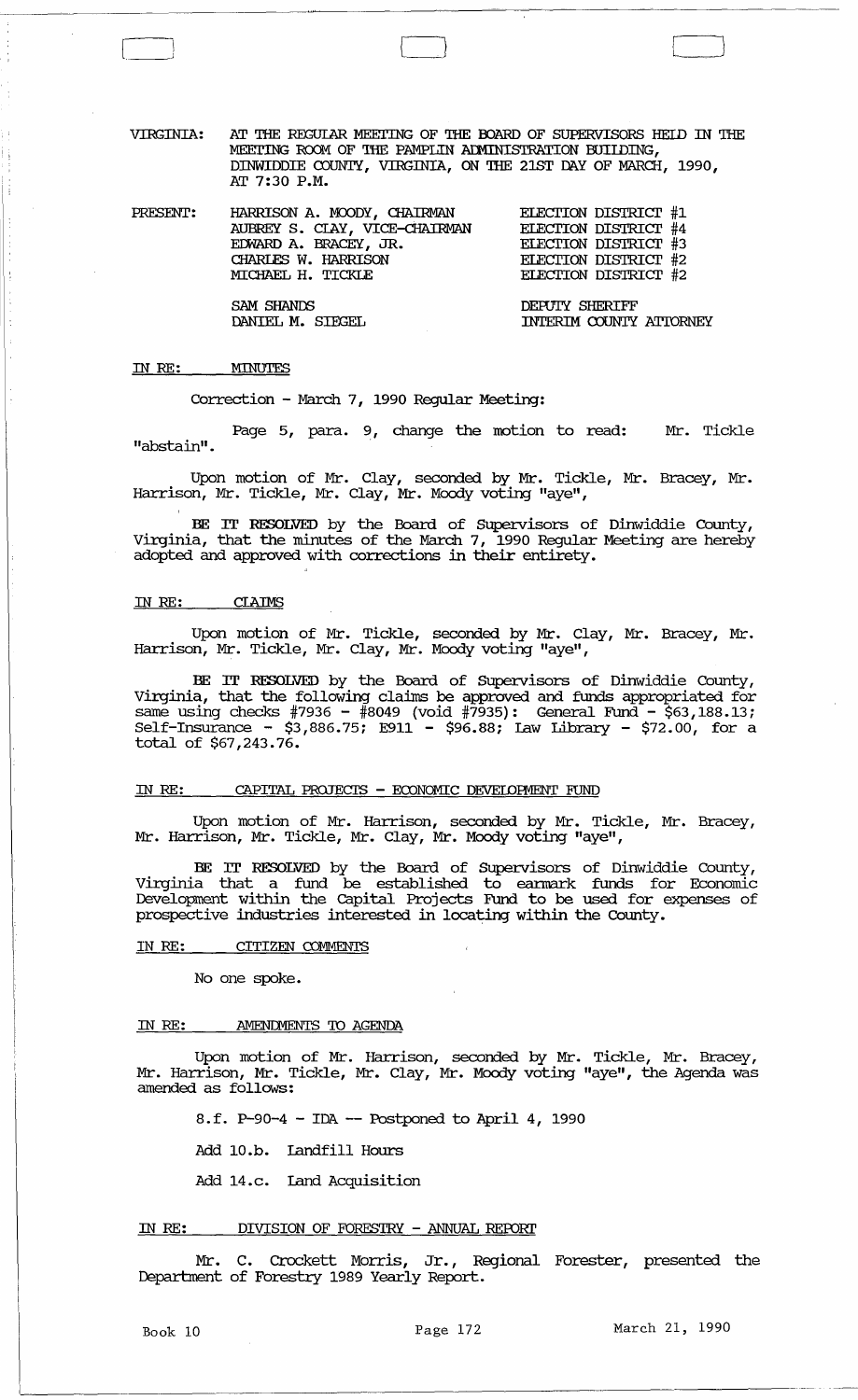## IN RE: FUBLIC HEARING -- C-90-1 - STACY E. & ROBERT D. BENION

Mr. leonard Ponder, Director of Plarming, advised stacy E. and Robert D. Benton withdrew their conditional use pennit that was advertised for a public hearing.

Mr. Tickle stated the Planning Commission needed to address the gray area in allowing kennels in a small lot A-2 subdivision.

## IN RE: PUBLIC HEARING -- A-90-1 - SETBACKS

This being the time and place as advertised in the Progress-Index Newspaper on Wednesday, March 7, and. 14, 1990, for the Board of SUpervisors to conduct a Public Hearing to consider a proposed amendment to section 22-241 "Front Setback Regulations" of the Code of Dinwiddie.

Mr. leonard K. Ponder, Director of Planning, presented the proposed changes to Article V, SUpplementary District Regulations, Section 22-241, Front Setback Regulations. In synopsis, the minimum setback would be 150 feet on the following State Routes:  $Rt.$  627 (from Rt. 1 to Rt. 751); Rt. 613 (from Rt. 1 to Rt. 611); Rt. 611 (from Rt. 627 to Rt. 460); Rt. 601 (from Rt. 600 to 708). Minimum setback of 100 feet on the following: Rt. 1 (from City of Petersburg to the County of Brunswick boundary); Rt. 460 (from Rt. 1 to Nottoway County boundary).

Mr. Ponder advised at the February 14th meeting, the Planning Connnission unanimously reconunended approval of the amendment, as they see this as being a step towards planning for residential and commercial growth in the County.

'Ibe following spoke against the amendment:

Gilbert Charboneau, Rt. 4, Box 482, Petersburg, VA 23803 Anne Blazek, Rt. 4, Box 500, Petersburg, VA 23803

No one spoke in favor of the amendment.

Upon motion of Mr. Bracey, seconded by Mr. Harrison, Mr. Bracey, Mr. Harrison, Mr. Clay voting "aye", Mr. Tickle, Mr. Moody voting "no", A-90-1 is postponed for 90 days in order that further consideration can be given to this ordinance change and a workshop to discuss this matter might be held.

#### $\curvearrowright$ <sup>3</sup> IN RE: PUBLIC HEARING -- A-90-2 - BUSINESS LICENSE *,----,I*

'Ibis being the time and place as advertised in the Progress-Index Newspaper on Wednesday, February 28, and March 7, 1990, for the Board of supervisors to conduct a Public Hearing to consider a proposed amendment to Section 13-39 of the Dinwiddie County Code.

No one spoke in favor of or against the amendment.

Upon motion of Mr. Bracey, seconded by Mr. Harrison, Mr. Bracey, Mr. Harrison, Mr. Tickle, Mr. Clay, Mr. Moody voting "aye",

BE IT ORDAINED by the Board of SUpervisors of Dinwiddie County, Virginia, that the Dinwiddie County Code, as previously adopted and amended, be further amended by the following addition of Chapter 13, Section 39 thereof by the addition of subsection (1) thereto, and in all other respects be reordained:

## CHAPTER 13, SECTION 39

(1) Any person engaged in the business of operating a warehouse and distribution facility which stores and distributes goods and merchandise solely to retain facilities owned by the same person and which receives no gross receipts for such services shall be exempt from the license tax levied by this section.

 $\frac{1}{2} \frac{1}{2} \frac{1}{2} \frac{1}{2} \frac{1}{2} \frac{1}{2} \frac{1}{2} \frac{1}{2} \frac{1}{2} \frac{1}{2} \frac{1}{2} \frac{1}{2} \frac{1}{2} \frac{1}{2} \frac{1}{2} \frac{1}{2} \frac{1}{2} \frac{1}{2} \frac{1}{2} \frac{1}{2} \frac{1}{2} \frac{1}{2} \frac{1}{2} \frac{1}{2} \frac{1}{2} \frac{1}{2} \frac{1}{2} \frac{1}{2} \frac{1}{2} \frac{1}{2} \frac{1}{2} \frac{$ 

## IN RE: PUBLIC HEARING -- P-90-1 - ROBERT & DOROTHY MENGEL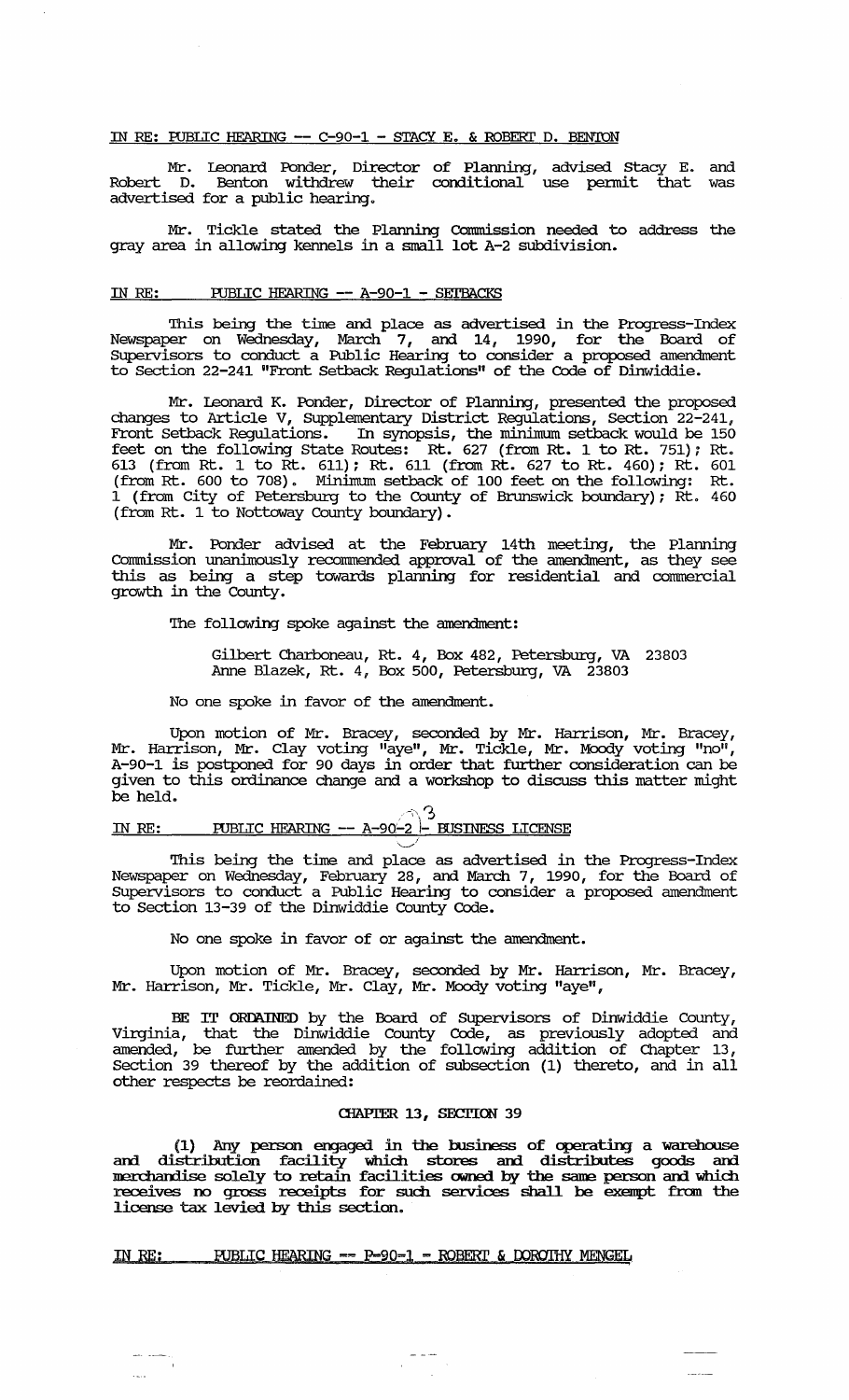This being the time and place as advertised in the Progress-Index Newspaper on Wednesday, March  $7$ , and March 14, 1990, for the Board of SUpervisors to conduct a Public Hearing to consider an application submitted by Robert and. Dorothy Mengel to rezone tax parcel 57-79A from Business, General, District B-2 to Agricultural, General, District A-2.

iya masoji<br>Pi

" ., ::

 $\begin{bmatrix} 1 & 1 \\ 1 & 1 \end{bmatrix}$ 

Mr. Leonard Ponder, Director of Planning, presented the request stating Mr. and. Mrs. Mengel wished to build a dwelling on the property and in its present zoning classification this Would not be pennitted. He stated the Planning Comnission approved the request at its February 14th meeting.

No one spoke in favor of or against the rezoning.

Upon motion of Mr. Bracey, seconded by Mr. Tickle, Mr. Bracey, Mr. Harrison, Mr. Tickle, Mr. Clay, Mr. Moody voting "aye",

BE IT ORDAINED by the Board of SUpervisors of Dinwiddie County, Virginia, that land parcel 57-79A of the Dinwiddie County Zoning Maps, located on U.S. Route 1 in the Rowanty Magisterial District, is amended by changing the district classification from Business, General, District B-2 to Agricultural, General, District A-2. In all other respects, said zoning ordinance is hereby reordained.

# IN RE: PUBLIC HEARING -- P-90-2 - ARLINE A. CLEMENTS

This being the time and place as advertised in the Progress-Index Newspaper on Wednesday, March  $7$ , and March 14, 1990, for the Board of Supervisors to conduct a Public Hearing to consider an application submitted by Arline A. Clements to rezone tax parcels 19-99 and 19-101 from Agricultural, General, District A-2 to Business, General, District  $B-2.$ 

Mr. Leonard Ponder, Director of Planning, presented the request stating Ms. Clements wished to make an addition to a business currently located on the properties and wanted to have the proper zoning for prospective new businesses on the property. He stated this is a housekeeping measure as the hardware store currently on the property has been in existence for several years. He stated the Planning Commission approved the request at its February 14th meeting.

No one spoke in favor of or against the rezoning.

Upon motion of Mr. Harrison, seconded by Mr. Clay, Mr. Bracey, Mr. Harrison, Mr. Tickle, Mr. Clay, Mr. Moody voting "aye",

BE IT ORDAINED by the Board of SUpervisors of Dinwiddie County, Virginia, that land parcels 19-99 and 19-101 of the Dinwiddie County Zoning Maps, located on U. S. Route 460 from the intersection of state Route 631 in the Namozine Magisterial District, is amended by changing the district classification from Agricultural, General, District A-2 to Business, General, District B-2. In all other respects, said zoning Business, General, District B-2.<br>ordinance is hereby reordained.

## IN RE: PUBLIC HEARING -- P-90-4 - IDA

Althpugh advertised, this public hearing is postponed until the April 4, 1990 Board of Supervisors Meeting. Proper readvertising will be done.

## IN *RE:* RURAL DEVEIDFMENT PROGRAM

Ms. Carmencita Vaughan advised she was participating in the Virginia Rural Leadership Development Program, a single, joint endeavor of Virginia's Land-grant Universities, conducted by the Virginia cooperative Extension Service of VPI and Virginia state University, with initial support from the W. K. Kellogg Foundation. Ms. Vaughan stated that she Eupport from the M. R. Reflogg Tourdation. The valgarit believe the life is program for Dinwiddie County to prepare future leaders and. better equip persons holding leadership positions.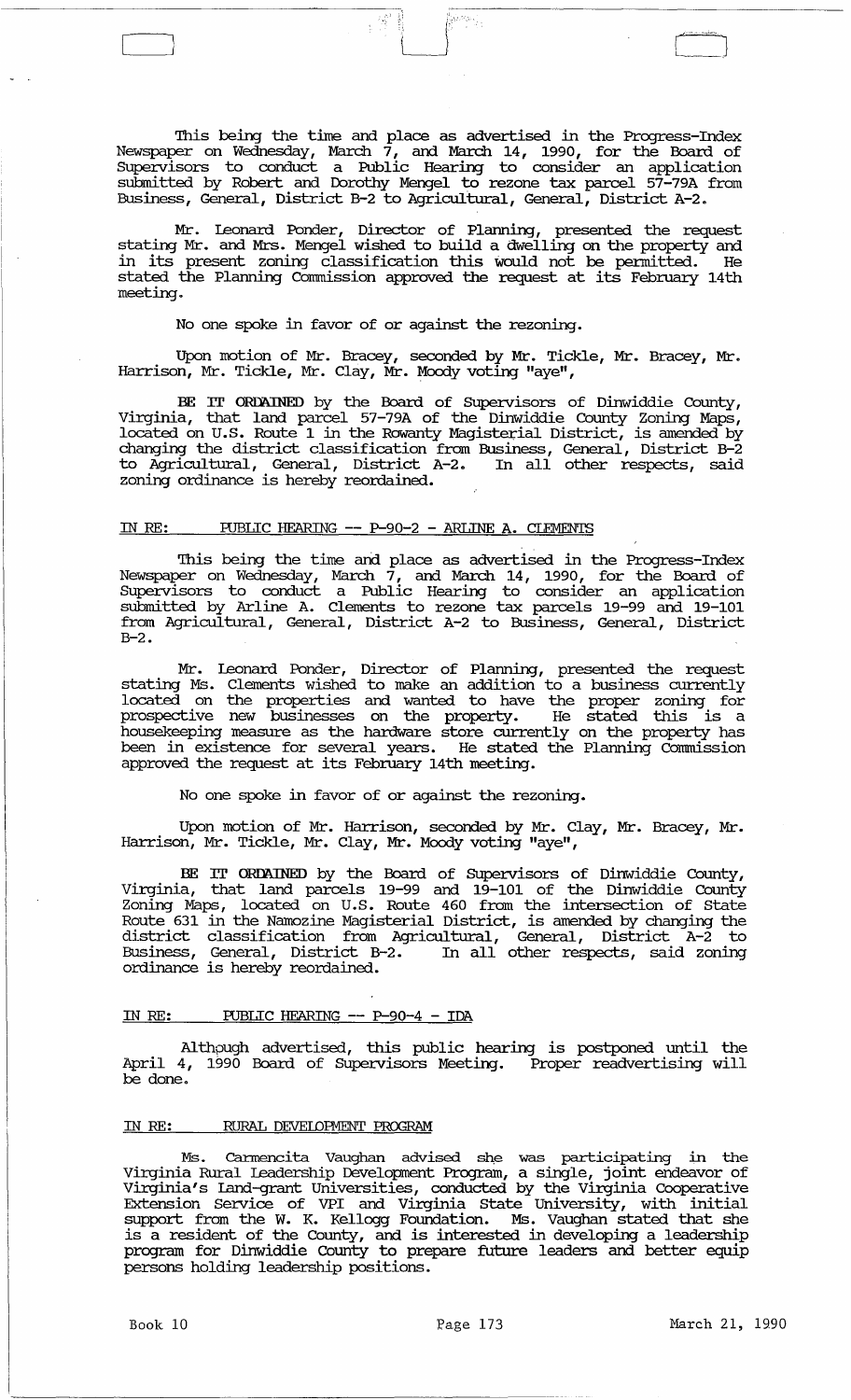Upon motion of Mr. Bracey, seconded by Mr. Harrison, Mr. Bracey, Mr. Harrison, Mr. Tickle, Mr. Clay, Mr. Moody voting "aye",

BE IT RESOLVED by the Board of SUpervisors of Dinwiddie County, Virginia that the County Administrator is authorized to continue working with Ms. cannencita Vaughan in developing a leadership program for Dinwiddie County.

## IN RE: RECYCLING COMMITTEE

Ms. Kay Winn, representing the Recycling Committee, advised Draper Aden Associates is progressing on the state funded waste recycling study of Dinwiddie County, and has suggested that a survey questionnaire be circulated to approximately 5,000 families in the County. She advised the School Board approved distribution through the school system.

Upon motion of Mr. Clay, seconded by Mr. Bracey, Mr. Bracey, Mr. Harrison, Mr. Tickle, Mr. Clay, Mr. Moody voting "aye" *<sup>e</sup>*

BE IT RESOLVED by the Board of Supervisors of Dinwiddie County, Virginia that the Recycling Committee is authorized to distribute a Recycling Poll questionnaire through the Dinwiddie school system.

## IN RE: lANDFILL SUMMER HOURS

Several Board members requested the County Administrator and Director of sanitation increase the hours of the landfill for the spring/summer season and advertise these changes to inform the citizens.

## IN RE: RESOIUTION CONCERNING EMPIOYMENT GENERATING ACTIVITIES  $-$ JOB TRAINING PARINERSHIP ACT (JTPA)

Mr. Dewey cashwell, County Administrator, advised Southside Central Private Indusb:y Council has requested the County assist in their efforts to sustain and increase Congressional funding for the JTPA category which provides dollars for activities which generate employment. This resolution supports the acquisition of funds to provide follow-up employment opportunities following training.

Upon motion of Mr. Bracey, seconded by Mr. Tickle, Mr. Bracey, Mr. Harrison, Mr. Tickle, Mr. Clay, Mr. Moody voting "aye", the following resolution was adopted:

WHERFAS, the Job Training Partnership Act now permits expenditures of funds for employment-generating activities; and

WHEREAS, the need for creation of jobs or expansion of existing business is critical to the economic development of any jurisdiction; and

WHEREAS, it is essential to have jobs for the clients training under the JTPA law; and

WHEREAS, Congress will be considering JTPA Amendments which will affect the Administration and Support categories from which employment generating activities are utilized;

NOW, THEREFORE, BE IT RESOLVED that the Board of Supervisors of Dinwiddie County, Virginia, encourages the continuation of employment-generating activities as allowable costs; and,

BE IT EURIHER RESOLVED that the amount allocated be increased or at least remain at the current permissible level.

# IN RE: MUIUAL AID AGREEMENT -- FORT LEE, VIRGINIA

 $\rightarrow$   $\rightarrow$   $\rightarrow$ 

Mr. Jim Rice, Public Safety Officer, presented a Mutual Aid Agreement for fire protection between the County of Dinwiddie and the commanding General of Fort Lee, which must be reviewed and updated every two years.

 $\frac{1}{2}$  and  $\frac{1}{2}$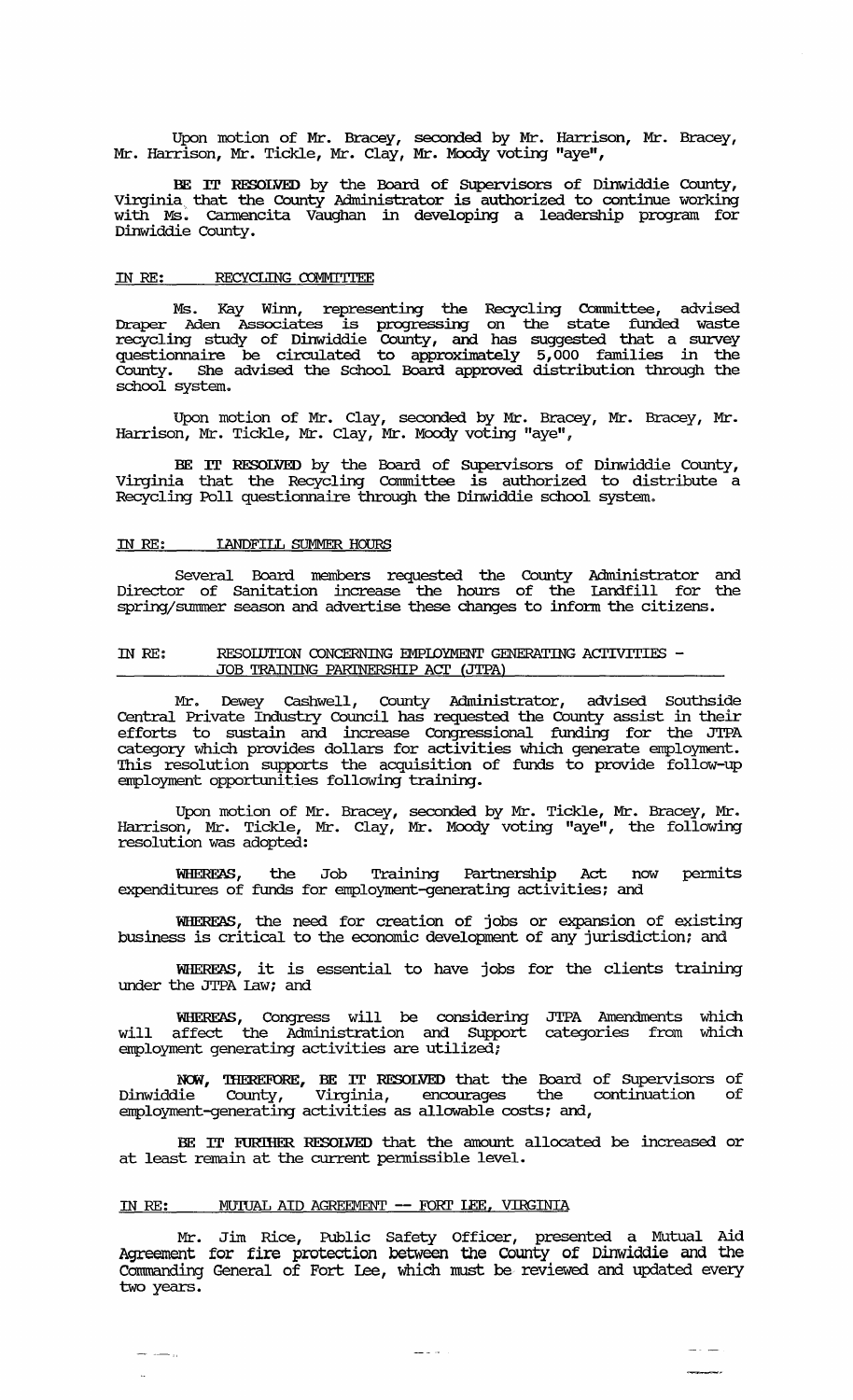Upon motion of Mr. Harrison, seconded by Mr. Bracey, Mr. Bracey, Mr. Harrison, Mr. Tickle, Mr. Clay, Mr. Moody voting "aye",

-f. J

BE IT RESOLVED by the Board of SUpervisors of Dinwiddie County, Virginia, that the County Administrator is authorized to sign the renewal Mutual Aid Agreement for fire protection between the County of Dinwiddie and the commanding General of Fort Lee, virginia.

## IN RE: **HVAC STUDY -- COUNTY BUILDINGS**

Mr. Dewey cashwell, County Administrator, advised a Heating, Ventilation and Air conditioner (HVAC) study had been requested by some County employees dealing with the indoor air quality of the buildings. He stated air exchange and filtration must be carefully managed to ensure that air problems do not result in worker health problems. Mr. cashwell suggested that air sampling and testing should be conducted on a periodic basis, and that Dinwiddie County has never perfo:rmed such testing on its buildings. Mr. cashwell stated this was brought to the Board's attention as a result of concern expressed. by an employee who believes their existing respiratory difficulties may be aggravated by the system.

He received bids ranging from \$2,900 for the Pamplin Building only, to \$6,000 for the Pamplin Building and the five other County buildings.

The Board agreed to look at the HVAC study during the budget workshop sessions.

## IN *RE:* EXECUTIVE SESSION

Upon motion of Mr. Clay, seconded by Mr. Tickle, Mr. Bracey, Mr. Harrison, Mr. Tickle, Mr. Clay, Mr. Moody voting "aye", pursuant to Section  $2.1-344$  (A) (1),(3),(5) of the Virginia Freedom of Information Act, the Board moved into Executive session at 9:42 p.m. to discuss the following: personnel, acquisition of real property, and prospective industry where no previous announcement has been made. A vote having been made and approved, the meeting reconvened into Open Session at 11:17 p.m.

## IN RE: CERTIFICATION OF EXECUTIVE MEETING

Upon motion of Mr. Clay, seconded by Mr. Harrison, Mr. Bracey, Mr. Harrison, Mr. Tickle, Mr. Clay, Mr. Moody voting "aye", the following certification resolution was adopted:

WHEREAS, the Board of SUpervisors of Dinwiddie County convened an executive meeting on this date pursuant to an affirmative recorded vote and in accordance with the provisions of The Virginia Freedom of Information Act; and .

WHEREAS, Section 2.1-344.1 of the Code of Virginia requires a certification by the Board of SUpervisors of Dinwiddie County, that such Executive meeting was conducted in conformity with the Virginia law;

NCM 'IHEREFORE BE IT RESOLVED that the Board of Supervisors of Dinwiddie County, Virginia, hereby certifies that, to the best of each member's knowledge, (1) only Public business matters lawfully exempted from open meeting requirements by Virginia law were discussed in the executive meeting to which this certification resolution applies; and (2) only such public business matters as were identified in the motion convening the executive meeting were heard, discussed or considered by the Board of SUpervisors of Dinwiddie County, Virginia.

#### IN RE: COUNTY ADMINISTRATOR COMMENTS

1. Invitation for the 1990 Spring Pre-Allocation Hearing for the Interstate Primary and Urban Systems which will be held April 12, 1990, at 10:00 a.m., Colonial Heights, VA. Discussion will include allocation of FY 1990-91 funds and updating the six year improvement program.